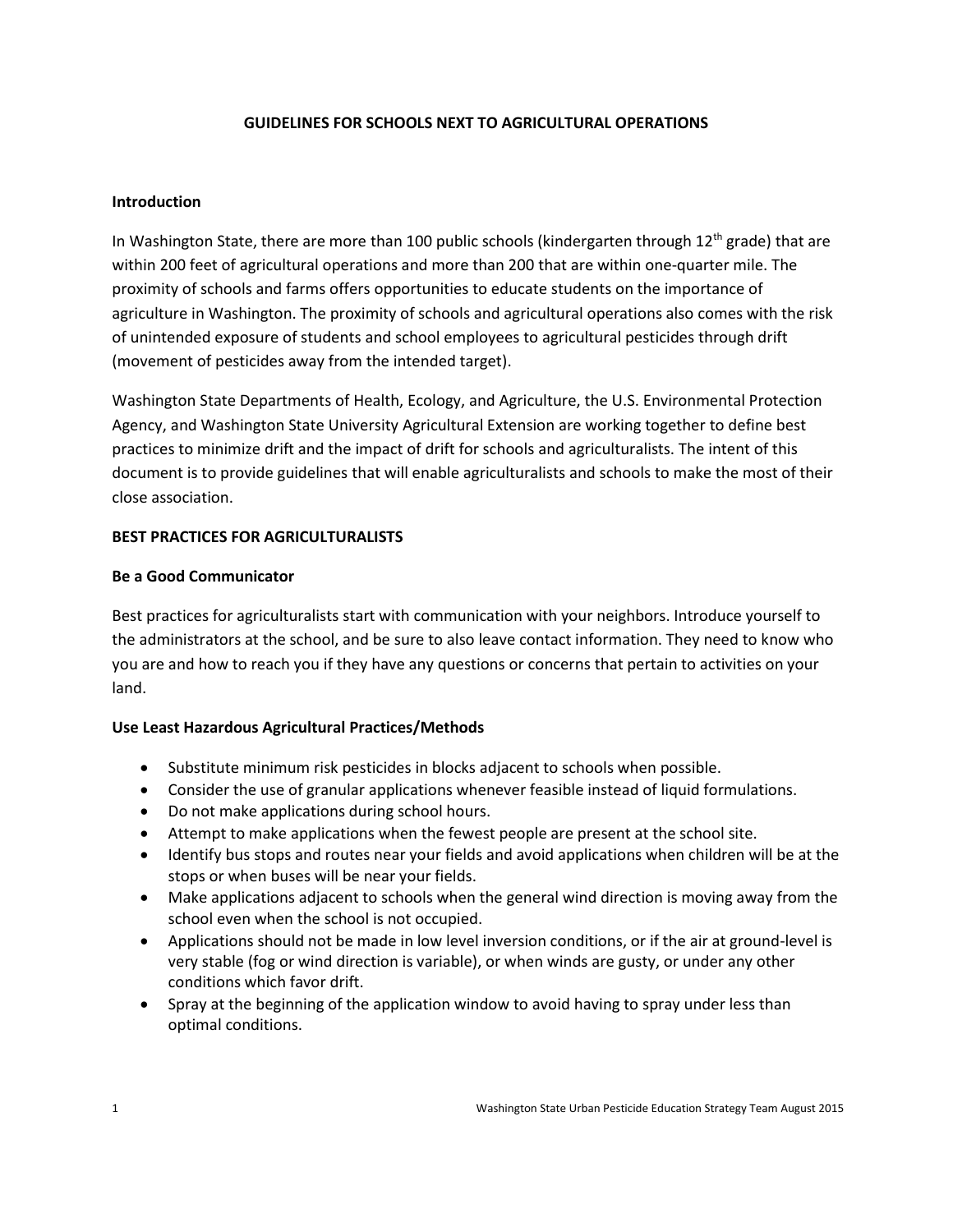## **Equipment Modifications**

- Use the appropriate hand or ground equipment, properly adjusted to reduce drift as much as possible.
- Adjust sprayers to account for the density of the canopy and the size of the crop. If necessary shut off higher nozzles so that the spray is directed into the middle of the crop canopy. Block off upward pointed nozzles when there is no overhanging canopy.
- Use the largest droplet that will allow adequate coverage.
- Consider the use of hand-held equipment in the first several rows nearest the school.
- Use only enough air volume to penetrate the canopy and provide good coverage.

# **At the School/Agriculture Border**

- Establish living windbreaks to minimize spray drift. Windbreaks should extend the full length of the boundary between the treated crop and the school; there should be no gaps over this length from ground level to the top of windbreak and leaves should be visible over its entire length.
- Spray the last three rows windward of the school using nozzles on one side only, with spray directed away from the school.
- Shut off nozzles when turning at row ends and when passing gaps in crop rows.

# **BEST PRACTICES FOR SCHOOL OFFICIALS**

## **Establish and Maintain Relationships with Adjacent Growers**

- Identify appropriate school district staff, to establish and maintain an active relationship with the growers.
- Contact the grower and request a meeting to establish an ongoing relationship that will work for both the school and the grower.
- Request a written summary of the various activities (spray season, planting, harvest, etc.) that will take place on the agricultural property over the coming year.
- Provide the grower a written schedule of all after-school and weekend activities for the year and notify the grower of any schedule changes throughout the year.
- Provide the grower a map of bus routes and walking routes that may pass a grower's fields.
- Exchange contact information.
- Request that whenever possible, pesticide applications adjacent to the school be made when the school is not occupied.
- Request notification if a pesticide application will be made when the school is occupied (including outside school-related activities).
- Agree that you will communicate any problems if they arise.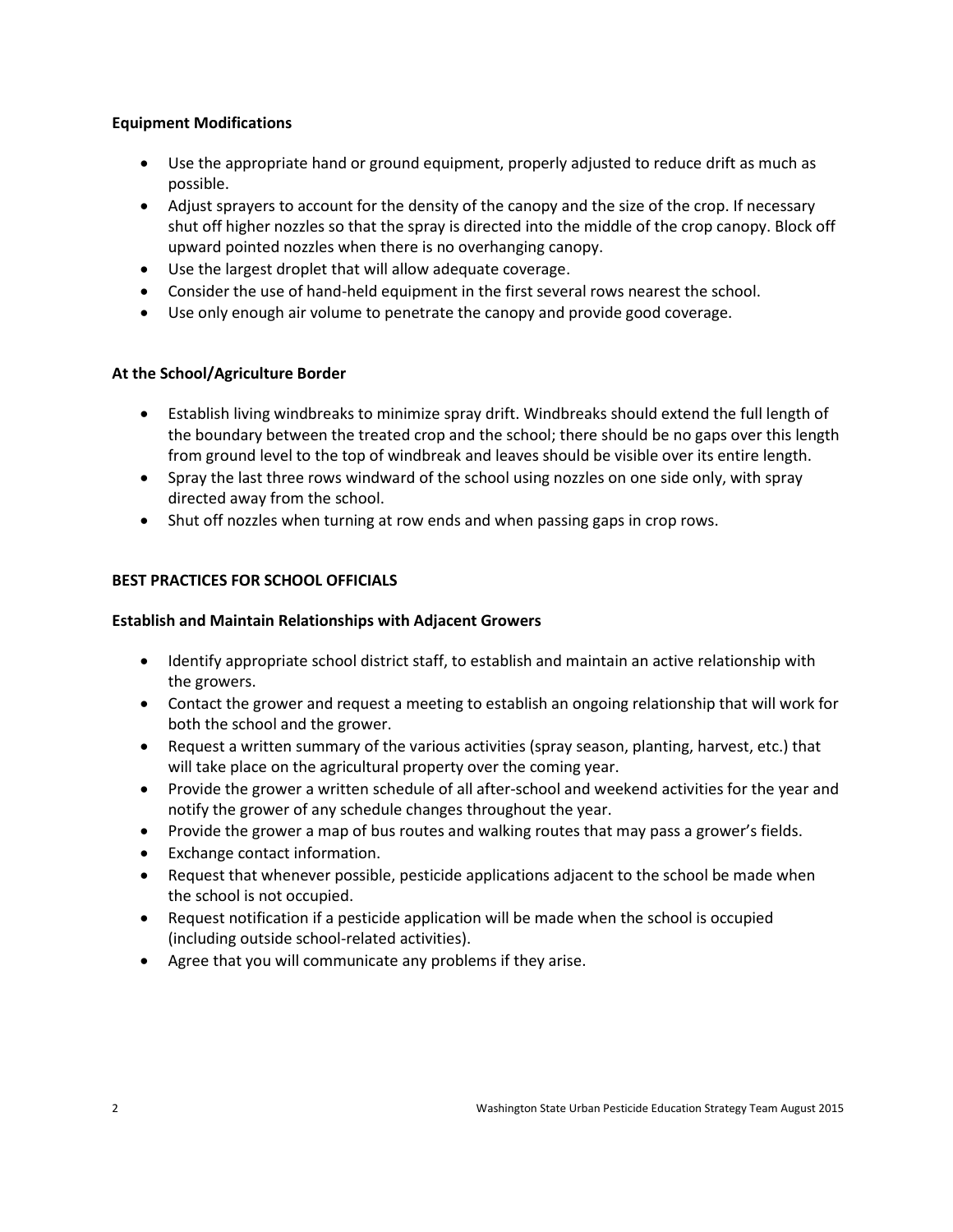## **Notify All Appropriate People of the Relationship with Adjacent Growers**

- The principal should notify all school staff, teachers and parents/guardians of the staff person who is now responsible for establishing and maintaining the relationship. This would include alerting all staff, teachers and parents that this staff person should be contacted with questions or concerns and to receive information on notification (if secured).
- The principal should include information in both teacher/staff newsletters/announcements and in parent newsletters/mailings of any upcoming cultural practices that the growers have advised the staff person about.

## **Develop Emergency Procedures for Pesticide Drift**

- The Principal will notify the Superintendent immediately.
- Until ordered to evacuate, assume that a shelter-in-place strategy will be employed and do the following:
	- Direct that all students and staff remain indoors until it is safe or directed otherwise.
	- **Direct that all heating and ventilation systems (HVAC) are shut down.**
	- **Direct that all windows are closed.**
- Contact the applicator to stop the application. Request information about the ingredients in the spray.
- Notify the Washington State Department of Agriculture (877-301-4555) for assistance in identifying the pesticides and any follow-up investigation.
- Contact the fire department for possible hazardous materials team deployment.
- Implement evacuation plans if needed.
- For health advice, contact your [local health department](http://www.doh.wa.gov/AboutUs/PublicHealthSystem/LocalHealthJurisdictions.aspx) or the following:
	- [Washington State Department of Health, Pesticide Program:](http://www.doh.wa.gov/AboutUs/ProgramsandServices/EnvironmentalPublicHealth/EnvironmentalHealthSafetyandToxicology/Pesticides/Contacts.aspx) 1-877-485-7316 (Monday-Friday, 8-5)
	- [Washington Poison Center:](http://www.wapc.org/) 1-800-222-1222
	- [National Pesticide Information Center:](http://npic.orst.edu/) 1-800-858-7378
	- [Pediatric Environmental Health Specialty Unit, UW:](http://depts.washington.edu/pehsu/) 1-877-543-2436
- Be prepared to release students to parents or guardians following district reunification procedures.
- Notify other users of the campus, including students, after school clubs, Scout groups, athletic teams, providers of after school care, parents, and staff about:
	- The chemical involved, including how much and when the drift occurred.
	- Possible symptoms and effects to be monitored with the suggestion that the child be seen by their physician if any symptoms occur. The physician should be advised by the parent of a possible chemical exposure.
	- Recommended mitigation actions (showering, bagging of clothing, etc.).
	- A brief statement on the nature of the incident and what actions have been taken to keep students and staff safe.